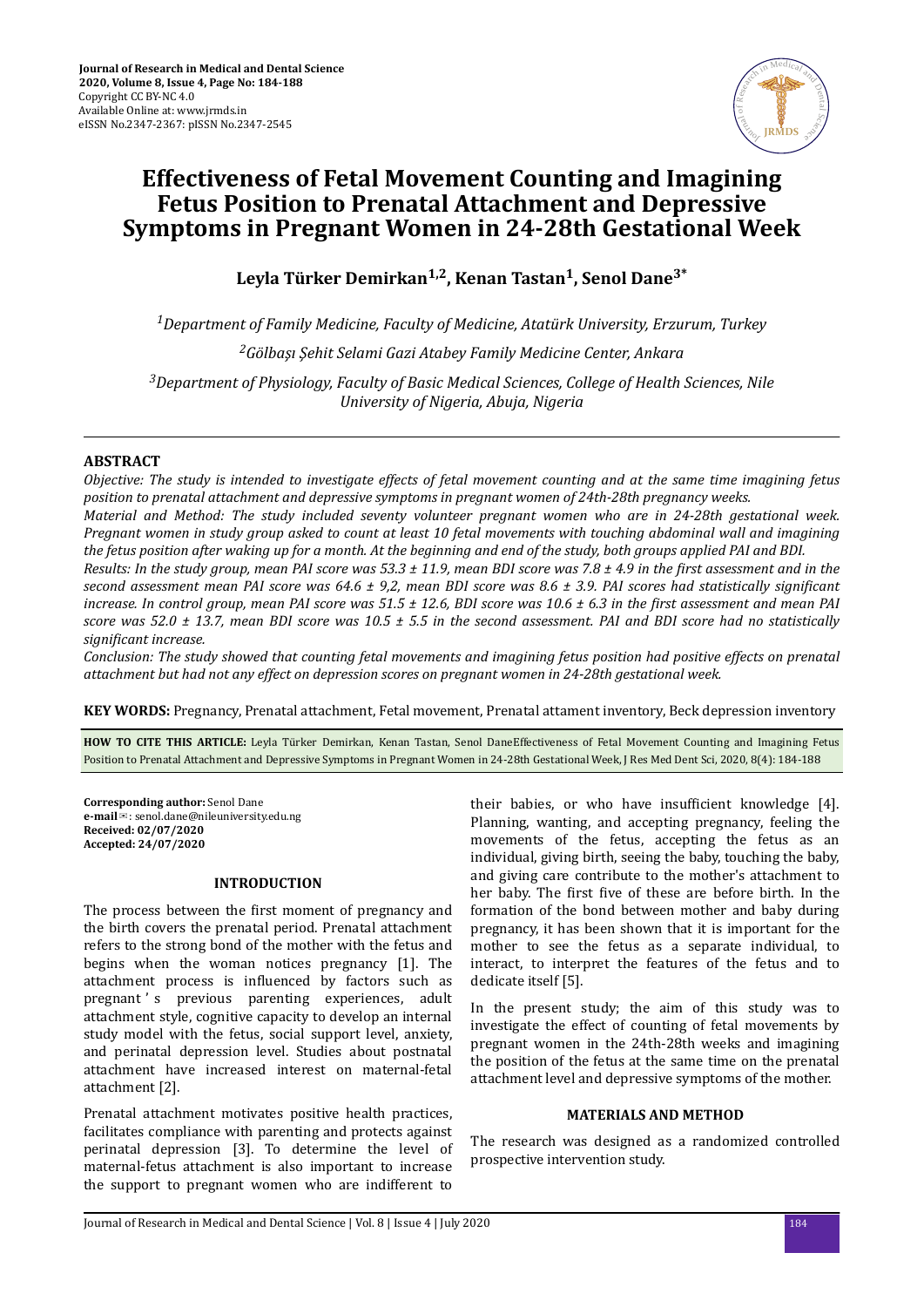Pregnant women older than 18 years and in 24th-28th pregnancy weeks from five family health centers of education type of the Ataturk University Faculty of Medicine, Department of Family Medicine were included in the study. They were followed between April 2017 and October 2017. Participants were separated by simple random method and 35 pregnant women were determined for each group.

## **Inclusion criteria**

Willingness to participate.

To be literate.

To have single pregnancy.

#### **Exclusion criteria**

To have a mental disability to prevent communication.

To have ongoing or diagnosed psychiatric illness.

To have multiple pregnancy.

Women used artificial reproduction techniques.

At the beginning of study, the all participants were applied Personal Information Form of 15 questions, the Prenatal Attachment Inventory (PBE) developed by Muller, et al. [6] and adapted to Turkish by Yilmaz, et al. [7] to determine the level of attachment of the pregnant during the prenatal period, Beck Depression Inventory developed by Beck et al. [8], whose validity and reliability study was performed by Hisli, et al. [9], through face-toface interview method.

The "count-to-ten" method published by winje et al. (1976) is a fetal movement counting method that including counting up to 10 movements, recording the elapsed time and counting at the same time every day by recording of a two-hour period at any time of the day at which the fetus is active and the mother concentrates on the movements of the her baby [10]. Pregnant women in the study group were asked to start counting fetal movements after waking up each morning for a month, trying to feel at least 10 movements a day, and note the movements they could count at the end of the day. Based on the "count-to-ten" method, mothers were asked to count at least 10 movements, while they were not asked to calculate the time to complete the movements. When counting fetal movements, they were asked to touch the abdominal wall and imagine the position of the fetus. The requested tasks were given in writing and a meeting was planned for a month later. The pregnant women in the control group were not offered any other than routine health services. At the end of one month, PBE and BDI were applied to all pregnant women.

Statistical analysis was done with SPSS version 22.0 package program and the suitability of variables to normal distribution was examined using Shapiro Wilk test. As hypothesis tests, T-test, Mann Whitney U, Chi Square, Wilcoxon, and Spearman correlation tests were used. Statistical significance limit was accepted as  $p<0.05$ .

#### **RESULTS**

The mean ages of pregnant women in the control and study groups (28.0  $\pm$  5.8 in the control group, 27.5  $\pm$  4.6 in the study group) were similar (p> 0.05). There was no statistically significant difference by educational status, working status, income status and family types (Table 1).

There was no statistically significant difference in terms of pregnancy order, status of planned pregnancy, risk status arising from themselves or from the baby, support from healthcare staff and initial PBE score, and smoking or alcohol use among the groups (Table 2). While 40.0% of pregnant women in the control group had pregnancy loss before, this rate was 17.1% in the study group and the difference between the groups was statistically significant ( $p=0.034$ ) (Table 2).

There was no significant difference between the first and second evaluations in the PBE and BDI scores of the control group (p=0,695). In the study group, the mean PBE score (64.9 ± 9.2) determined in the second evaluation was statistically significantly higher than the average score in the first evaluation  $(53.3 \pm 11.9)$ ( $p$ <0,001). There was no significant difference between the first and second evaluations in the BDI scores of the study group (p=0,215) (Table 3).

In the first and second evaluation, the PBE scores of the pregnant women in the study group having university or above academic degree (67.8  $\pm$  9.1) were significantly higher than the other education groups with points  $(p=0.035)$ . In the study and control group, in the first and second evaluation, the mean PBE score of pregnant women having primary or lower education  $(39.8 \pm 7.3)$ was the lowest. In the first and second evaluation, PBE points was significantly higher in pregnant women having nuclear family in both groups (p<0.001). In the second evaluation of the pregnant women with the second pregnancy in the control group, a significant increase in PBE scores was detected (p=0.014). In the study and control group, the group with the lowest PBE score in the first and second evaluation was the group with three or more pregnancies (p=0.02 and p=0.007). BDI scores in the first evaluation of pregnant women with nuclear family in the study group were significantly higher than those in the extended family (p=0.008). BDI scores of pregnant women having the pregnancy loss in the control group were significantly higher in both the first evaluation and the second evaluation than those without pregnancy loss (p=0,007, p=0,032).

**Table 1: Distribution of pregnant women in the control and study groups by socio-demographic features.**

| Groups | Control | Study |  |
|--------|---------|-------|--|
|        |         |       |  |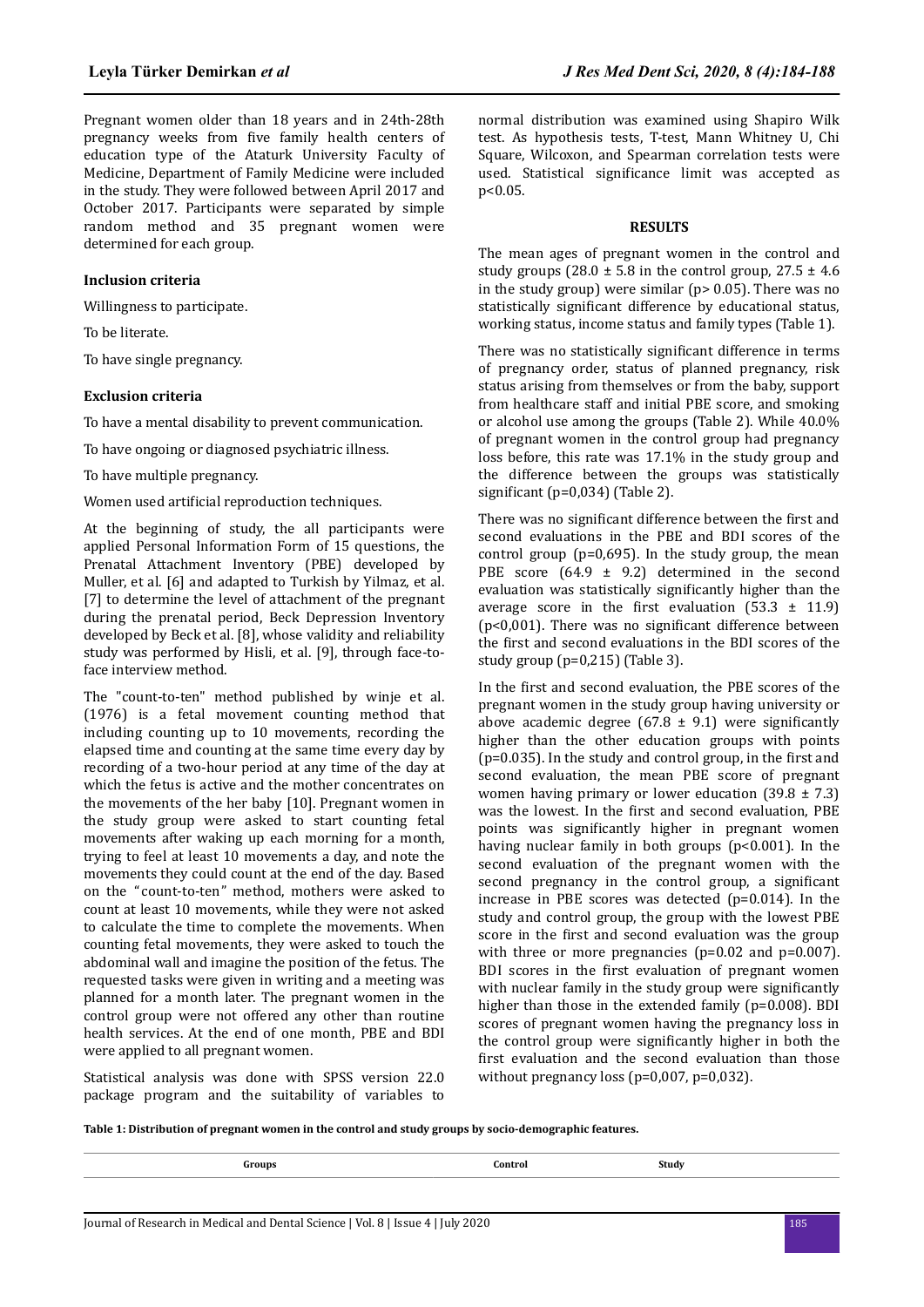|                        |                            | $\mathbf n$    | $\frac{0}{0}$ | $\bf n$        | $\frac{0}{0}$ | p value |
|------------------------|----------------------------|----------------|---------------|----------------|---------------|---------|
|                        | 15-24 years                | 11             | 31.40%        | 11             | 31.40%        |         |
|                        | 25-34 years                | 19             | 54.30%        | 20             | 57.10%        |         |
| Age groups             | >35 year                   | $\overline{4}$ | 11.40%        | $\overline{4}$ | 11.40%        | 0.68    |
|                        | Literate or primary school | 10             | 28.60%        | 7              | 20.00%        |         |
|                        | Middle school              | 6              | 17.10%        | 6              | 17.10%        |         |
|                        | High school                | 10             | 28.60%        | 14             | 40.00%        |         |
| <b>Education</b> level | University or above        | 9              | 25.70%        | 8              | 22.90%        | 0.74    |
|                        | Working                    | 8              | 22.90%        | 5              | 14.30%        |         |
| Working status         | Jobless                    | 27             | 77.10%        | 30             | 85.70%        | 0.356   |
|                        | $<$ 1600 $TL$              | 5              | 14.30%        | 3              | 8.60%         |         |
|                        | 1600-2000                  | 9              | 25.70%        | 14             | 40.00%        |         |
|                        | 2001-4000                  | 14             | 40.00%        | 12             | 34.30%        |         |
|                        | 4001-6000                  | 3              | 8.60%         | $\overline{c}$ | 5.70%         |         |
| Montly income          | $>6000$ TL                 | 2              | 5.70%         | $\mathbf{1}$   | 2.90%         | 0.87    |
|                        | Nuclear family             | 25             | 73.50%        | 28             | 80.00%        |         |
| Famity type            | <b>Extended family</b>     | 9              | 26.50%        | 7              | 20.00%        | 0.524   |
|                        |                            |                |               |                |               |         |

#### **Table 2: Distribution of pregnant women in the control and study groups according to obstetric history and features.**

|                                            |             | Control        |               | Study            |               |         |
|--------------------------------------------|-------------|----------------|---------------|------------------|---------------|---------|
|                                            |             | n              | $\frac{0}{0}$ | $\bf n$          | $\frac{0}{0}$ | p value |
|                                            | First       | 13             | 37.10%        | 14               | 40.00%        |         |
|                                            | Second      | 9              | 25.70%        | 8                | 22.90%        |         |
| Pregnancy order                            | 3rd or more | 13             | 37.10%        | 13               | 37.10%        | 0.953   |
|                                            | Female      | 17             | 48.60%        | 12               | 34.30%        |         |
| Gender of baby                             | Male        | 12             | 34.30%        | 17               | 48.60%        |         |
|                                            | Unknown     | 6              | 17.10%        | $\boldsymbol{6}$ | 17.10%        | 0.422   |
|                                            | Yes         | 24             | 68.60%        | 26               | 74.30%        |         |
| Status of planned pregnancy                | No          | 11             | 31.40%        | 9                | 25.70%        | 0.597   |
|                                            | Yes         | 6              | 17.10%        | $\overline{4}$   | 11.40%        |         |
| Risk arising from the mother               | No          | 29             | 82.90%        | 31               | 88.60%        | 0.495   |
|                                            | Yes         | 5              | 14.30%        | $\bf{0}$         | $0.00\%$      |         |
| Risk arising from the baby                 | No          | 30             | 85.70%        | 35               | 100%          | 0.054   |
|                                            | Yes         | 14             | 40.00%        | 6                | 17.10%        |         |
| Pregnancy loss before                      | No          | 21             | 60.00%        | 29               | 80.00%        | 0.034   |
|                                            | Yes         | 5              | 14.30%        | 5                | 14.30%        |         |
| Alcohol or smoking during pregnancy        | No          | 30             | 85.70%        | 30               | 85.70%        | 1,000   |
|                                            | Yes         | 31             | 88.60%        | 32               | 91.40%        |         |
| Support from your partner during pregnancy | No          | $\overline{4}$ | 11.40%        | 3                | 8.60%         | 1,000   |
|                                            | Yes         | 28             | 80.00%        | 34               | 97.10%        |         |
| Support from family or environment         | No          | $\overline{7}$ | 20.00%        | $\mathbf{1}$     | 2.90%         | 0.055   |
| Support from health personnel              | Yes         | 27             | 77.10%        | 32               | 91.40%        | 0.101   |
|                                            |             |                |               |                  |               |         |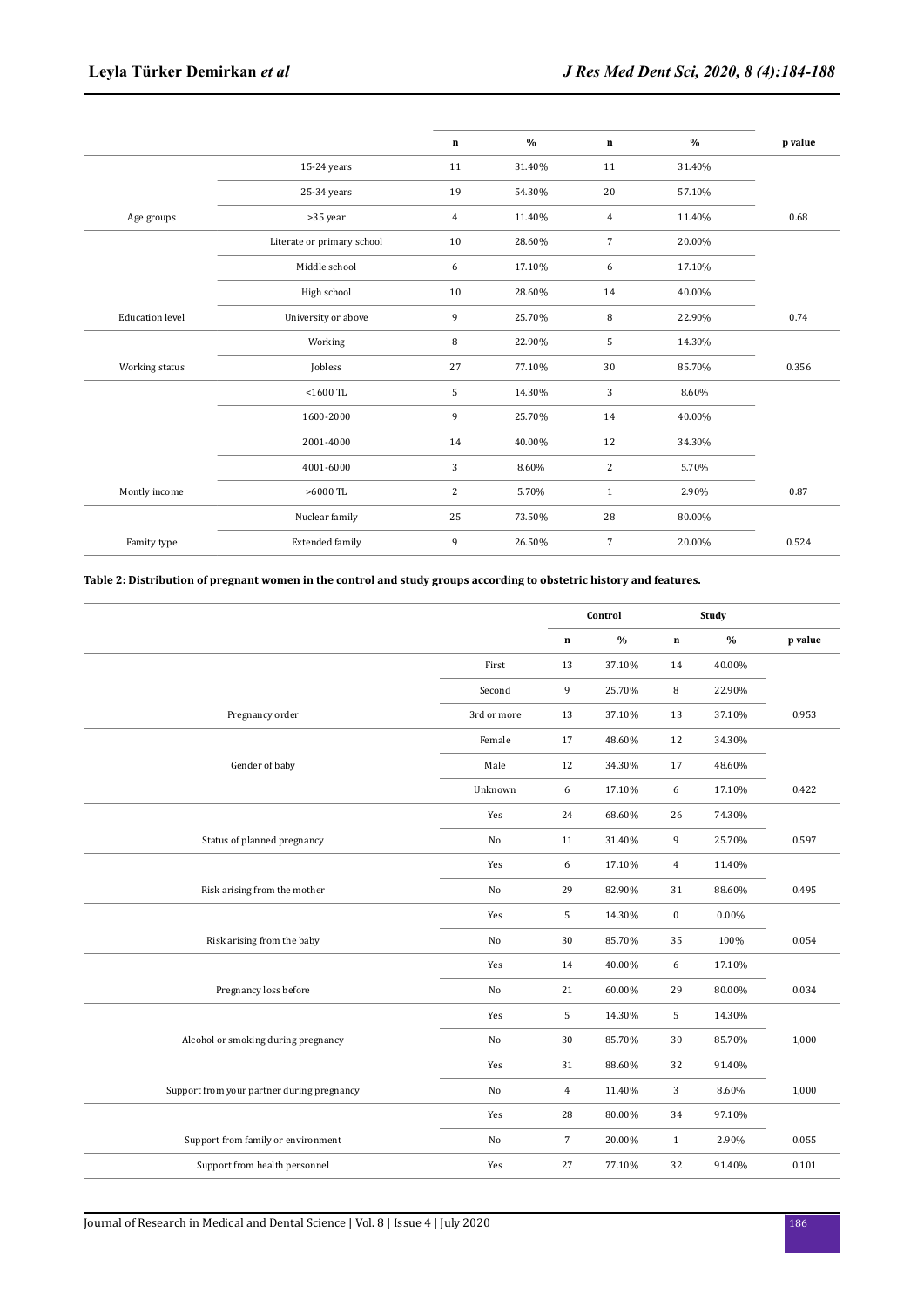|  | $\gamma_{0h}$ | 50% |
|--|---------------|-----|

**Table 3: Comparison of the ϐrst evaluation and 2nd evaluation PBE and BDI scores of the control and study groups.**

|         |                         | <b>PBE</b> point  | <b>BDI</b> point |                         |                          |      |
|---------|-------------------------|-------------------|------------------|-------------------------|--------------------------|------|
|         | <b>First evaluation</b> | Second evaluation | D                | <b>First Evaluation</b> | <b>Second evaluation</b> | D    |
| Control | $51.5 \pm 12.6$         | $52.0 \pm 13.7$   | 0.69             | $10.6 \pm 6.3$          | $10.5 \pm 5.5$           | 0.51 |
| Study   | $53.3 \pm 11.9$         | $64.6 \pm 9.2$    | 0                | $7.8 \pm 4.9$           | $8.6 \pm 3.9$            | 0.22 |

#### **DISCUSSION**

The present study is investigating increasing factors the prenatal attachment affecting the relationship between mother and baby after birth. This study showed us the positive effect of counting fetal movements on prenatal attachment. In literatue, there were no relation between education level and prenatal attachment in some studies [11-13]. However, some studies [14,15] have reported positive relationship between education and prenatal attachment like the results of this study.

The group with the lowest PBE score was found to be in those with three or more pregnancies, and some studies support this result [11,12,15]. While Aksoy et al. [16] did not find a relationship between parity and attachment, a study reported that nulliparity was associated with low prenatal attachment level [14]. The depression score of the pregnants living in the nuclear family in the pregnant women in the study group was found to be higher than those living in the extended family. This is consistent with the previous study [17]. According to these results, it can be thought that more versatile support to pregnant women in the extended family has a protective effect against depression. On the other hand, some studies [15,18] have reported higher depression scores in pregnant women with large families.

Some studies [19,20] reported the higher depression in pregnant women having perinatal loss like the results of the present study. In 103 pairs with the pregnant women in the second trimester; pregnant women having pregnancy loss had a higher depression score than ones with first pregnancy  $[21]$ . On the other hand, a previous study [22] reported that there was no relationship between the history of abortion and curettage and depressive disorder.

In the research of Salehi et al. [23], which was designed similarly to our study; 52 pregnant women were asked to count the fetal movements by lying on their back for half an hour after breakfast from the 24th week, and the Maternal-Fetal Attachment Scale (MFAS) was applied again on the 29th week. Like the results of this study, while there was no significant difference in terms of attachment scale scores in both groups before the study; At the end of the study, the PBE score was found to be significantly higher in the group counting fetal movements. In another study, regular trainings including fetal movement count and fetus logging were given to 32 adolescent pregnant women having 24th-34th pregnancy

weeks and these pregnant women had higher prenatal attachment points compared to the control group [24].

Studies have been carried out considering that the effect of counting fetal movements can be seen better in the last trimester when the bond between the mother and fetus has reached a strong level. In another study [25], 100 pregnant women with first pregnancy were asked to count the movements of the fetus twice a day for 14 days during 32th-36th pregnancy weeks and a significant increase in points was found. In another study, 456 pregnant women who perceived fetal movements more frequently during 34th-42th pregnancy weeks had higher prenatal attachment level [26]. Another study had the similar results [13]. Unlikely, a study [27] reported that the nulliparas at the beginning of the last trimester had no significant increase in the attachment score of the group performing fetal movement count for 8 weeks. In the study conducted by Saastad et al. [6] of 1123 pregnant women; during the last trimester, pregnant women were asked to count and note the movements of the fetus with the " count-to-ten " method, and it was concluded that the fetal movement count did not have a significant effect on prenatal attachment.

Considering that the mother's sensual contact and fetal movements will have a positive effect on attachment, pregnant women were asked to feel the movements of the fetus by touching the abdominal walls and imagine the position of the fetus. Nishikawa, et al. [28] applied the Leopold maneuver 3 times every two weeks with a group of pregnant women and concluded that abdominal palpation had a positive effect on prenatal attachment by seeing that these pregnant women talked more with their babies and increased awareness of fetal position. It is known that talking to the baby and dreaming of the mother during pregnancy also increases attachment [29].

It can be said that fetal movement count increases prenatal attachment regardless of the methods used. In a study performed Mikhail et al. [14], 213 pregnant women having 28th-32th gestational week were counted fetal movements for a month by dividing into two groups use Sadovsky or Cardiff methods. As a result, the scores of the attachment scale of the counting group were found to be significantly higher than those who did not, and when the Cardiff and Sadovsky methods were compared among themselves, no significant difference was found between the methods in terms of attachment.